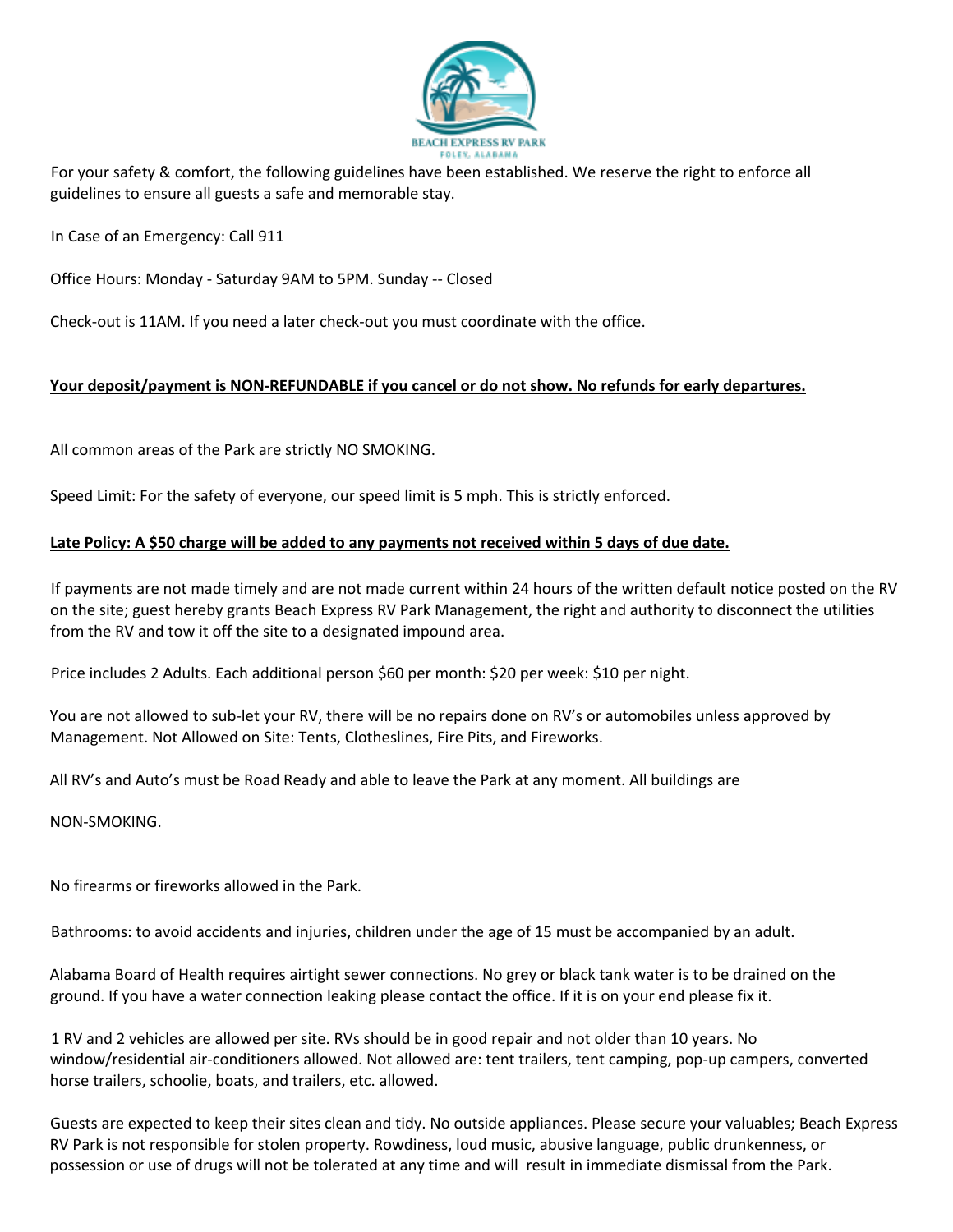No visitors are allowed on the property unless the registered guest is present. Registered guests are responsible for any and all visitors.

Quiet hours are from 9PM to 8AM.

Pets must be kept on a leash no longer than 6ft. You must clean up after your pets. Unattended pets must remain inside your camper. Be considerate of your neighbors; no barking or loud pets. Pets are not allowed in any building. See Pet Policy.

Visitors: Your visitors may park on the side of office parking area, but not on the grass or curb at your site. Keeping the streets clear allows for safe passage of RVs. Please do not park on empty lots. If you need additional parking, please inform the office while planning your stay.

Grilling: When using Park grill, please clean after using.

Guests are responsible for all behavior and actions of the children with you. For safety reasons, age 15 and under must be supervised by an adult in all areas of the Park, including the Bathhouse. Parents are solely responsible for the behavior, actions and safety of their children; including any damages they may cause. No motorized golf carts, scooters, or cars are to driven by children or minors in the Park at any time.

Vehicle Washing: Washing on site is allowed. There is a \$5 water usage charge for vehicles and \$10 for RVs. Please pay in the office prior to washing. We do allow insured outside Detailer's to wash your RV or vehicle.

All household garbage will be placed in the dumpster located at the north end of the park. Please collapse all boxes before discarding in dumpster. Do not place any mattresses or furniture around the dumpster.

Guest may use all facilities at their own risk. Beach Express RV Park is not responsible for the loss or damage to personal property.

Anyone who causes harm or discomfort to other guests or engages in any behavior that is deemed potentially dangerous to other guests, in management's sole discretion, will be asked to leave the Park immediately.

We request your cooperation in the conservation of energy/electric. Additionally, please log off the internet when not in use.

The owners and management are not liable for any loss of personal possessions, injuries to any occupant of any age, damage to any vehicle or personal equipment, loss or damage to property arising out of the use of these facilities. Owner and/or management reserve the right to request any guest or visitor to leave the premises for detrimental conduct and/or violation of above guidelines.

*It is the responsibility of each guest to be familiar with our Park Guidelines. If you have any questions, please contact the office for clarification.*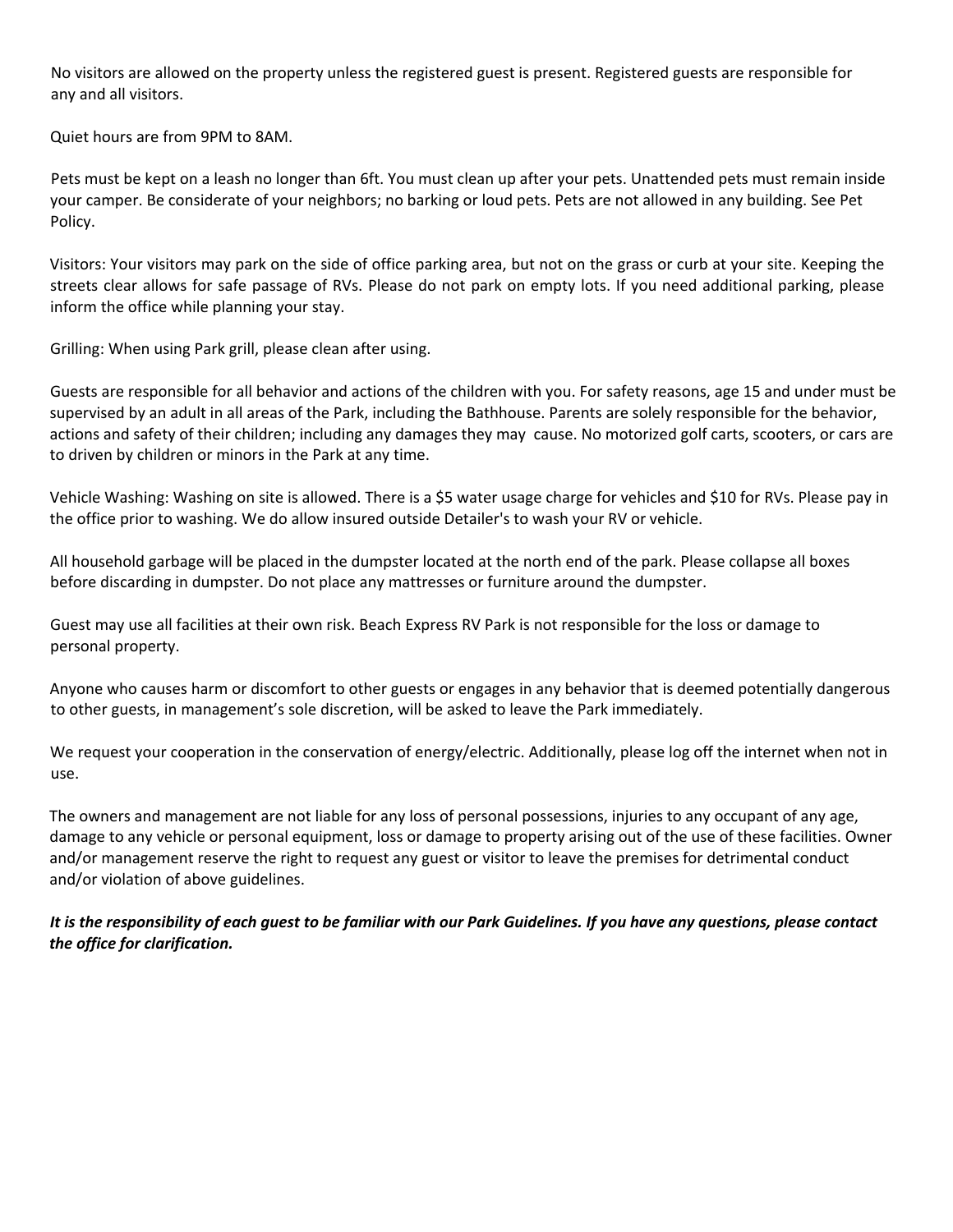

Beach Express RV Park is pet friendly and welcomes our guests who enjoy traveling and sharing their camping experience with the family dog and/or cat. However, to insure all all guests have a safe and enjoyable time, it is important that you read and abide by the following pet policy:

Aggressive dogs of any breed are not welcome at our park. If your dog shows behavior that is protective and unfriendly to strangers, please leave it home. If you decide to bring your dog and it exhibits this type of behavior the owner or management of our park will ask you to please find other camping accommodations.

While Beach Express RV Park does not explicitly prohibit any breed of dogs, we do have policies against accepting certain breeds that have been identified by our major insurance provider as having a history of unfriendly and aggressive behavior to other dogs and to humans. These breeds include but not limited to: Pit Bulls and Pit Bull mixes, Rottweilers, Great Dane, Bullmastiff, wolf breed hybrid, American Bulldog and Dobermans.

All dogs are required to be under the control and visual observation of their owner at all times. A 6' (six foot) leash rule is in effect whenever the animal is outside the owner's camping trailer and/or vehicle. No dog should be left tied up and unattended outside the owner's camping equipment.

Allowing your pet to bark uncontrollably day or night will not be permitted and you may be asked to leave if you are not able to control your pet's barking behavior.

We encourage all dog owners to call in advance to inquire about any specific guidelines that might apply to their situation.

Service dogs are welcome at Beach Express RV Park. However, these animals must follow leash restraint policies and may not exhibit aggressive behavior. Emotional support animals are not considered Service animals.

*If You have an animal, please make sure you have a signed pet policy on file in office.*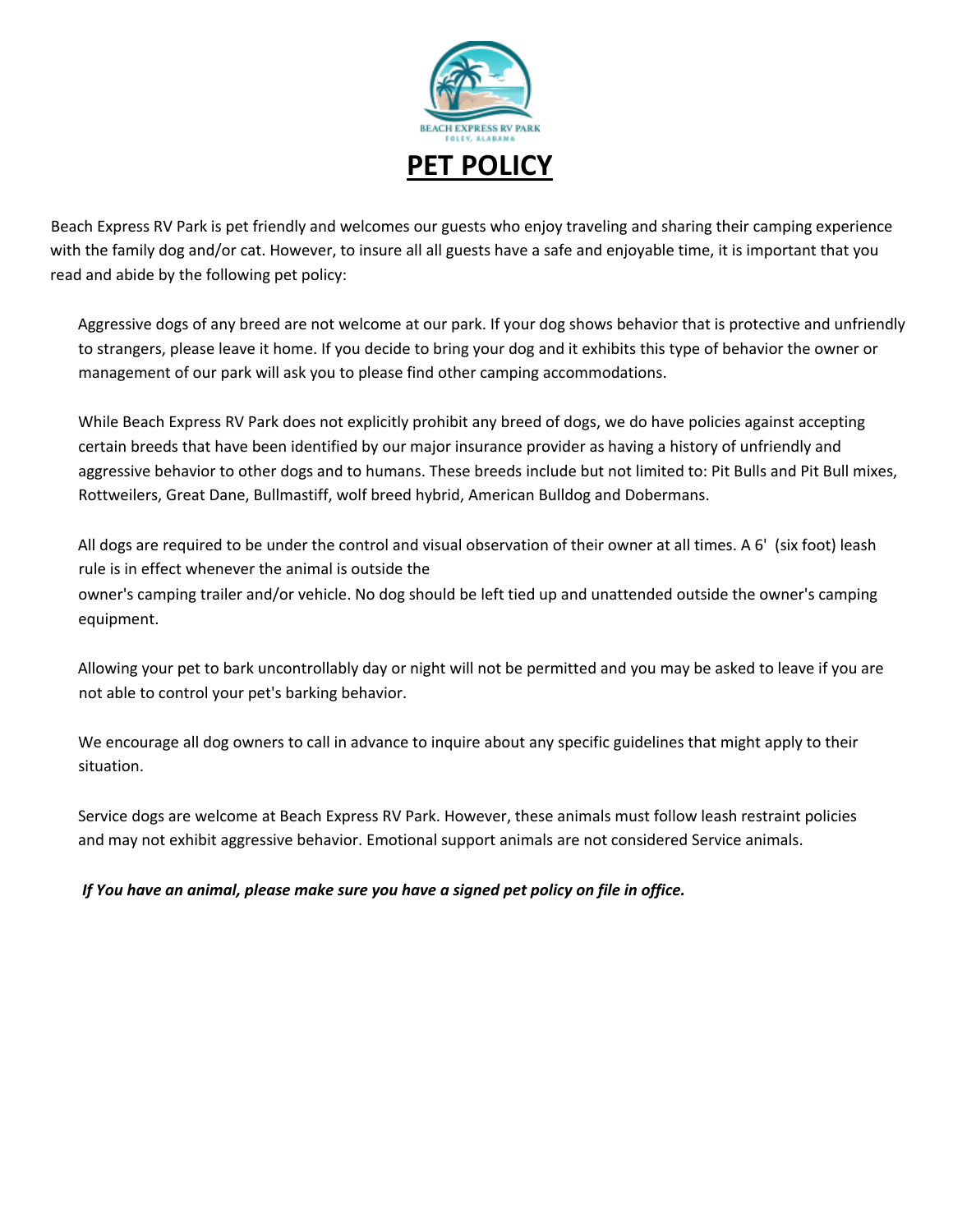

Para su seguridad y comodidad, se han establecido las siguientes pautas. Nos reservamos el derecho de hacer cumplir todas las pautas para garantizar a todos los huéspedes una estadía segura e inolvidable.

En caso de emergencia: llame al 911

Horario de oficina: lunes a sábado de 9 a. m. a 5 p. m. Domingo -- Cerrado

La salida es a las 11 a.m. Si necesita un check-out más tarde debe coordinar con la oficina.

### Su depósito/pago NO ES REEMBOLSABLE si cancela o no se presenta. No hay reembolsos por salidas anticipadas.

Todas las áreas comunes del Parque son estrictamente PROHIBIDAS FUMAR.

Límite de velocidad: para la seguridad de todos, nuestro límite de velocidad es de 5 mph. Esto se aplica estrictamente.

## Política de pagos atrasados: se agregará un cargo de \$50 a cualquier pago que no se reciba dentro de los 5 días **posteriores a la fecha de vencimiento.**

Si los pagos no se realizan a tiempo y no se actualizan dentro de las 24 horas posteriores al aviso de incumplimiento por escrito publicado en el RV en el sitio; Por la presente, el huésped otorga a Beach Express RV Park Management, el derecho y la autoridad para desconectar los servicios públicos del RV y remolcarlo fuera del sitio a un área de depósito designada.

El precio incluye 2 adultos. Cada persona adicional \$60 por mes: \$20 por semana: \$10 por noche.

No se le permite subarrendar su RV, no se realizarán reparaciones en RV o automóviles a menos que lo apruebe la Gerencia. No permitido en el sitio: tiendas de campaña, tendederos, fogatas y fuegos artificiales.

Todos los vehículos recreativos y automóviles deben estar listos para circular y poder salir del

parque en cualquier momento. Todos los edificios son para NO FUMADORES.

No se permiten armas de fuego ni fuegos artificiales en el Parque.

Baños: para evitar accidentes y lesiones, los niños menores de 15 años deben estar acompañados por un adulto.

La Junta de Salud de Alabama requiere conexiones de alcantarillado herméticas. No se debe drenar en el suelo el agua gris o negra del tanque. Si tiene una fuga en una conexión de agua, comuníquese con la oficina. Si está de su parte, arréglelo.

Se permite 1 RV y 2 vehículos por sitio. Los vehículos recreativos deben estar en buen estado y no tener más de 10 años. No se permiten acondicionadores de aire de ventana/residenciales. No se permiten: remolques de tiendas de campaña, tiendas de campaña, autocaravanas emergentes, remolques de caballos convertidos, colegiales, botes y remolques, etc. permitidos.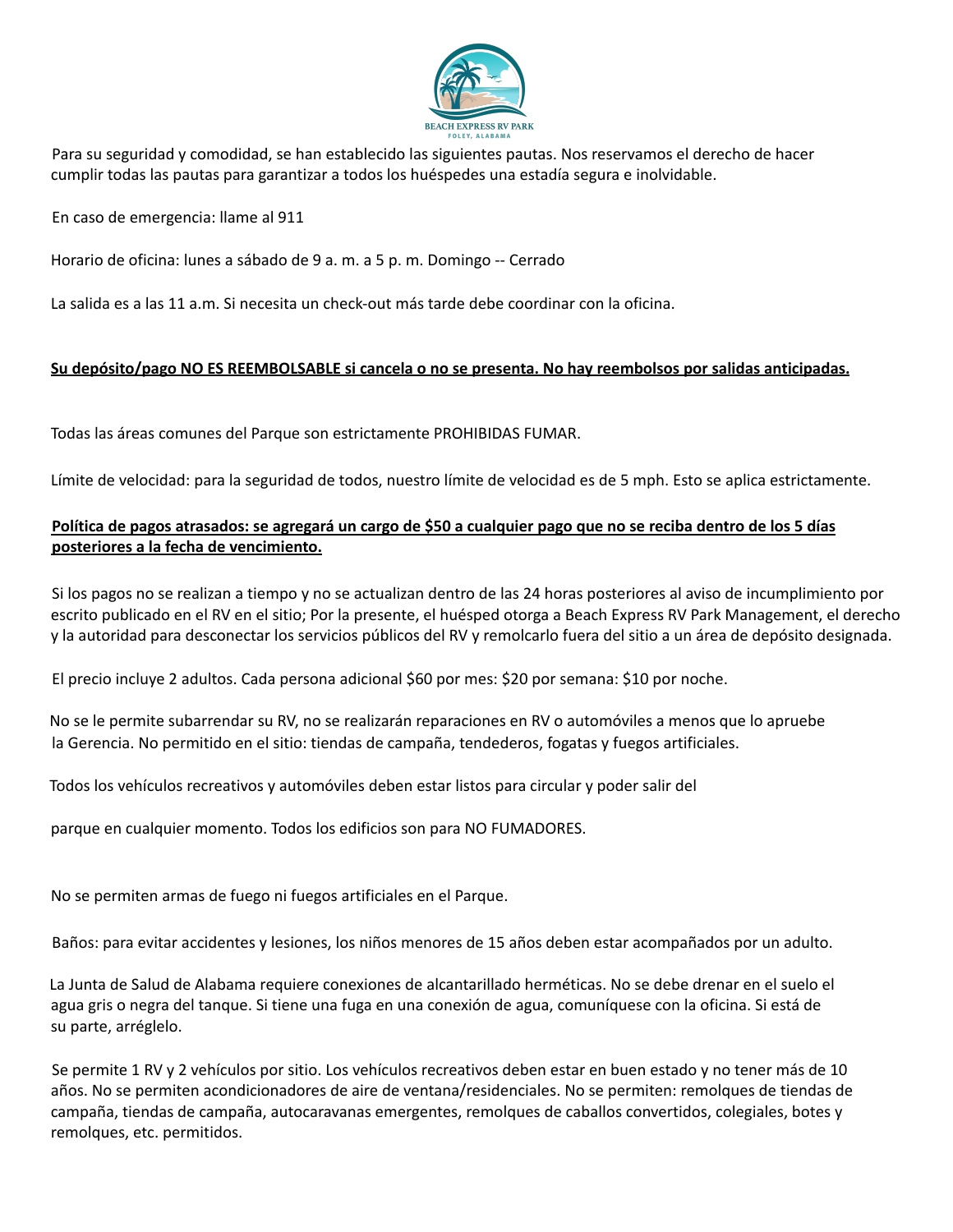

Se espera que los invitados mantengan sus sitios limpios y ordenados. Sin electrodomésticos exteriores. Asegure sus objetos de valor; Beach Express RV Park no es responsable de la propiedad robada. El alboroto, la música alta, el lenguaje abusivo, la embriaguez pública o la posesión o uso de drogas no serán tolerados en ningún momento y resultarán en la expulsión inmediata del Parque.

No se permiten visitantes en la propiedad a menos que el huésped registrado esté presente. Los invitados registrados son responsables de todos y cada uno de los visitantes.

Las horas de silencio son de 9 p. m. a 8 a. m.

Las mascotas deben mantenerse con una correa de no más de 6 pies. Debes limpiar los desechos de tus mascotas. Las mascotas desatendidas deben permanecer dentro de su casa rodante. Sea considerado con sus vecinos; sin ladridos ni mascotas ruidosas. No se permiten mascotas en ningún edificio. Consulte la política de mascotas.

Visitantes: sus visitantes pueden estacionarse al costado del área de estacionamiento de la oficina, pero no en el césped o la acera en su sitio. Mantener las calles despejadas permite el paso seguro de vehículos recreativos. Por favor, no estacione en lotes vacíos. Si necesita estacionamiento adicional, informe a la oficina mientras planifica su estadía.

Asar a la parrilla: Cuando use la parrilla Park, límpiela después de usarla.

Los invitados son responsables de todo el comportamiento y las acciones de los niños con usted. Por razones de seguridad, los menores de 15 años deben estar supervisados por un adulto en todas las áreas del parque, incluida la casa de baños. Los padres son los únicos responsables del comportamiento, las acciones y la seguridad de sus hijos; incluidos los daños que puedan causar. Los niños o menores de edad no deben conducir carritos de golf, scooters o automóviles motorizados en el Parque en ningún momento.

Lavado de vehículos: Se permite el lavado en el sitio. Hay un cargo por uso de agua de \$5 para vehículos y \$10 para vehículos recreativos. Por favor pague en la oficina antes del lavado. Permitimos que los detallistas externos asegurados laven su RV o vehículo.

Toda la basura doméstica se colocará en el contenedor de basura ubicado en el extremo norte del parque. Colapse todas las cajas antes de desecharlas en el basurero. No coloque colchones ni muebles alrededor del contenedor de basura.

Los huéspedes pueden utilizar todas las instalaciones bajo su propio riesgo. Beach Express RV Park no es responsable por la pérdida o daño a la propiedad personal.

Cualquier persona que cause daño o incomode a otros visitantes o se involucre en cualquier comportamiento que se considere potencialmente peligroso para otros visitantes, a discreción exclusiva de la gerencia, deberá abandonar el parque de inmediato.

Solicitamos su cooperación en la conservación de energía/electricidad. Además, desconéctese de Internet cuando no esté en uso.

Los propietarios y la administración no son responsables por ninguna pérdida de pertenencias personales, lesiones a cualquier ocupante de cualquier edad, daño a cualquier vehículo o equipo personal, pérdida o daño a la propiedad que surja del uso de estas instalaciones. El propietario y/o la gerencia se reservan el derecho de solicitar a cualquier invitado